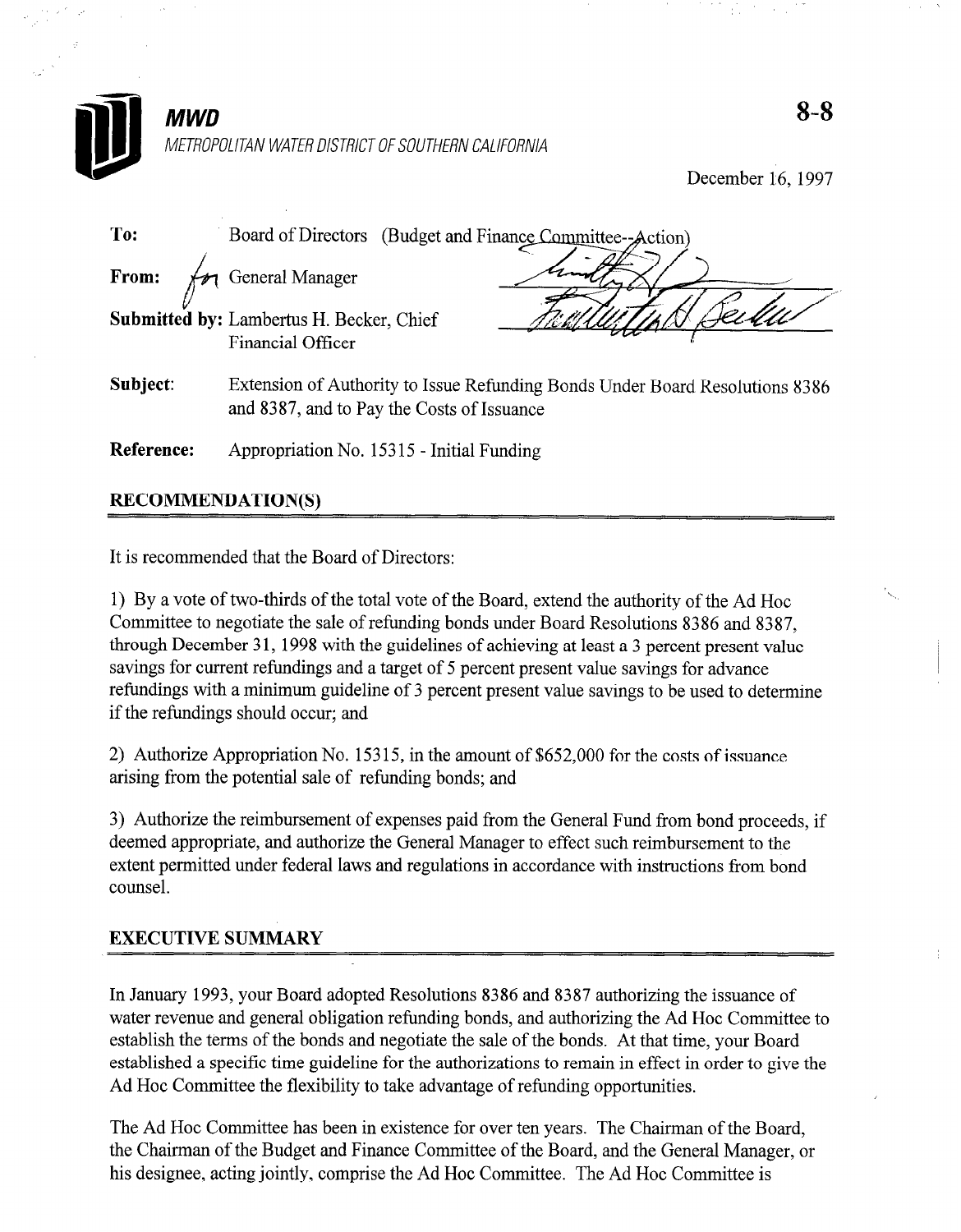Board of Directors -2- December 16, 1997

authorized to establish an underwriting team, set the size of the issue, the terms of the bonds, and to determine the date of the sale. It now appears that market conditions may offer Metropolitan the opportunity to refund certain of Metropolitan's outstanding debt. Therefore, it is recommended that the Ad Hoc Committee's authorization to negotiate refundings of Metropolitan debt be extended to December 31, 1998.

Currently guidelines established by your Board for bond refundings are at least a three percent present value savings for current refundings and at least a five percent present value savings for advance refundings (as detailed in the Long Range Finance Plan). Because long-term rates have approached levels not seen since the 1970's, staff proposes to revise these guidelines to reflect prior guidelines of the Board. The prior Board guidelines were established to achieve at least a 3 percent present value savings for current refundings and for advance refundings a target guideline of 5 percent present value savings with a minimum guideline of 3 percent present value savings to be used to determine if the sale or sales should occur.

An appropriation is required against which to charge costs of issuance incurred and to be incurred in connection with the potential bond sale or sales. It is recommended that the Board of Directors authorize Appropriation No. 15315, in the amount of \$652,000, from the General Fund, to pay the costs of issuance arising from the potential sale. The projected costs of issuance were derived from past experience and the best estimates of staff and the District's financial advisor. In order to maintain financing flexibility, your Board is being asked to authorize reimbursement of the costs of issuance to be paid from the General Fund, or from bond proceeds, if deemed appropriate.

The lead senior underwriter will be Bear, Stearns & Co. Inc. The remainder of the underwriting the lead senior under which will be deal, steams  $\alpha$ 

### DETAILED REPORT

In January 1993, your Board adopted Resolutions 8386 and 8387 authorizing the issuance of water revenue and general obligation refunding bonds. At that time, your Board established a specific time guideline for the authorizations to remain in effect in order to give the Ad Hoc Committee the flexibility to take advantage of refunding opportunities. The Chairman of the Board, the Chairman of the Budget and Finance Committee of the Board, and the General Manager, or his designee, acting jointly, comprise the Ad Hoc Committee. The Ad Hoc Committee has been in existence for over ten years and in the past has been authorized to establish an underwriting team, set the size of the issue, the terms of the bonds, and to determine the date of the sale. It now appears that market conditions may offer Metropolitan the opportunity to refund certain of Metropolitan's outstanding debt. Therefore, it is recommended that the Ad Hoc Committee's authorization to negotiate refundings of Metropolitan debt be extended to December 31, 1998.

Staff is making the necessary preparations to refund certain outstanding revenue bonds and general obligation bonds of the District should interest rates continue to decline in the taxexempt municipal bond market. An appropriation is required against which to charge the costs. of issuance incurred and to be incurred in connection with the proposed negotiated sale or sales.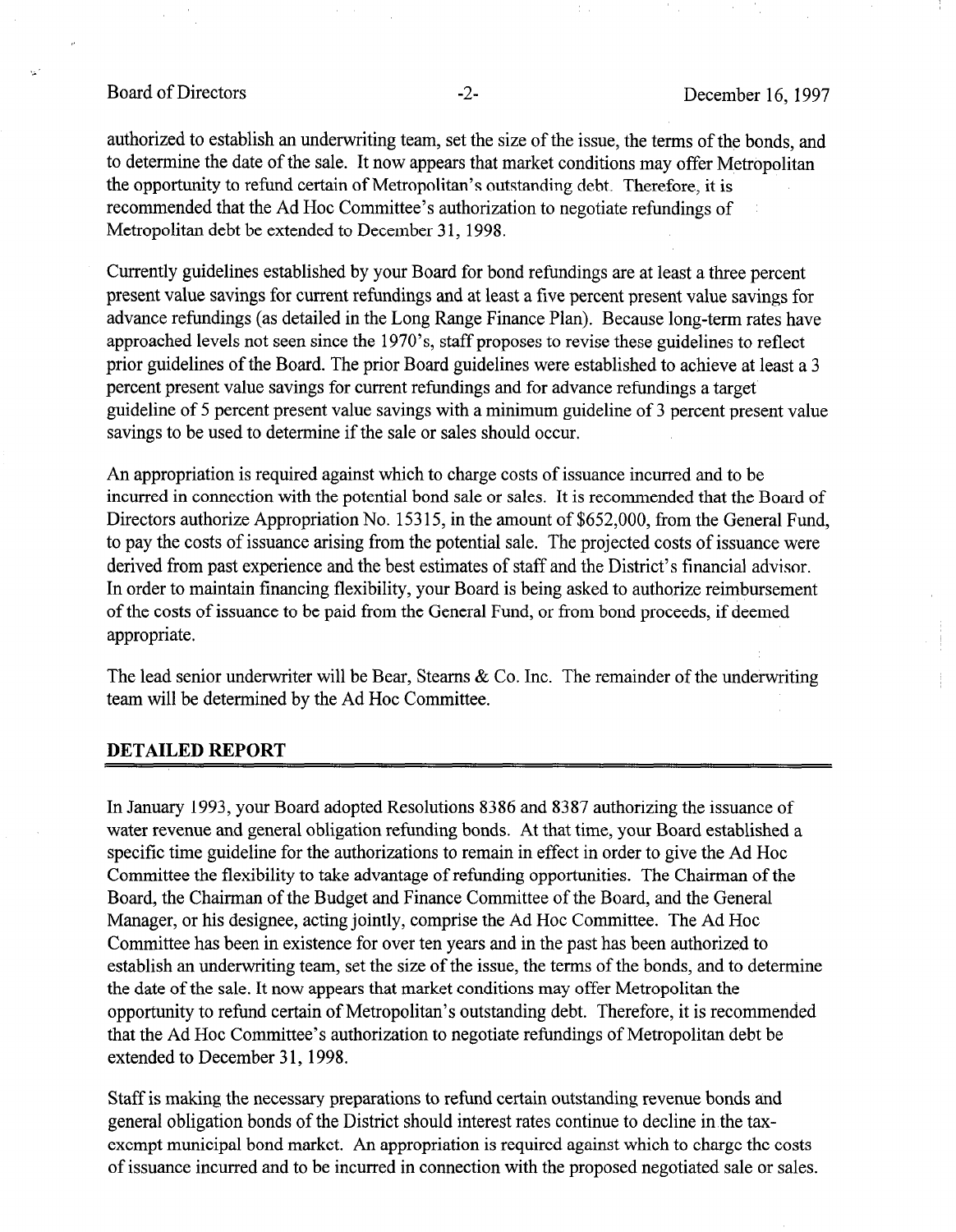## Board of Directors -3- December 16, 1997

Refundings of outstanding debt are subject to the Board's current guidelines of at least a three percent present value savings for current refundings and at least a five percent present value savings for advance refundings as discussed in Metropolitan's Long Range Finance Plan. Using these guidelines, Metropolitan has been able to take advantage of refunding opportunities and has reduced its overall cost of funds to approximately 5.35 percent. Interest rates in the municipal market have recently reached levels that have not been seen since the 1970's. Under the current guideline for advance refunding, there are no bonds that presently meet the five percent present value savings criteria since Metropolitan has been very successful in issuing debt at relatively low levels in past interest rate cycles. Most of Metropolitan's outstanding debt coupons fall below six percent. However, by allowing the Ad Hoc Committee the flexibility to revise the advance refunding guidelines to a target guideline of 5 percent present value savings with a minimum guideline of 3 percent present value savings to be used to determine if the sale or sales should occur, Metropolitan may be able to refund approximately \$185 million of outstanding debt, consisting of \$150 million revenue bonds and \$35 million general obligation bonds, that would otherwise not be available. The gross savings on these advance refundings are estimated to be approximately \$8 million to \$10 million, and present value savings on these advance refundings are estimated to be approximately \$5 million to \$7 million.

Estimates for the costs of issuance for the sale or sales are derived from past experience and the best estimates of staff and the District's financial advisor. It is estimated that an appropriation in  $t_{\text{tot}}$  and  $t_{\text{tot}}$  and  $t_{\text{tot}}$  and  $t_{\text{tot}}$  is the following table shows the breakdown of estimated that the appropriation of experiment of  $\phi$ 002,000 mm of required. The rolling and one of the modelling

| <b>Bond Counsel</b>              |       | \$135,000   |
|----------------------------------|-------|-------------|
| Co-Bond Counsel                  |       | \$55,000    |
| Disclosure Counsel               |       | \$85,000    |
| <b>Bond Rating Agencies</b>      |       | \$130,000   |
| Typesetting, Printing, Mailing   |       | \$130,000   |
| <b>Auditing Services</b>         |       | \$15,000    |
| Market Development/Miscellaneous |       | \$<br>5,000 |
| Contingency                      |       | \$20,000    |
| Surety Bond                      |       | \$77,000    |
|                                  | Total | \$652.000   |

The appropriation for this purpose will be designated Appropriation No. 15315 "Extension of Authority to Issue Refunding Bonds Under Board Resolutions 8386 and 8387, and to Pay the Costs of Issuance". In order to maintain financing flexibility, your Board is being asked to authorize the reimbursement of expenses paid from the General Fund from bond proceeds, if deemed appropriate, and authorize the General Manager to effect such reimbursement to the extent permitted under federal laws and regulations in accordance with instructions from bond